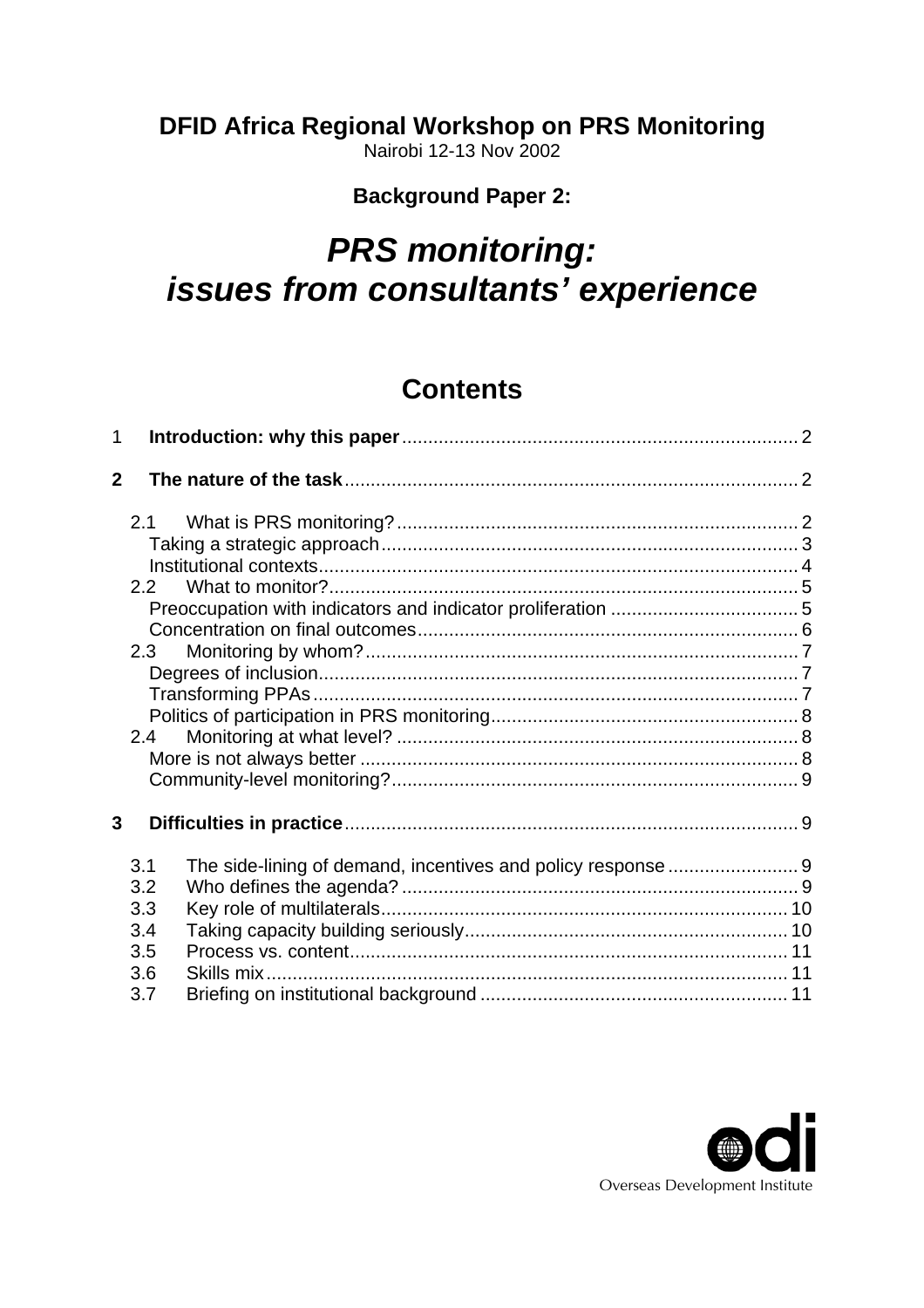# <span id="page-1-0"></span>1 Introduction: why this paper

PRS monitoring is a new enterprise, about which everyone has had a lot to learn in a short space of time. Exchanging and consolidating experience as broadly and quickly as possible is essential. One valuable source is the experience that DFID SDAs and Statistics Advisers can bring to bear on the subject. But this can usefully be complemented with insights and concerns from a slightly different quarter – that of the international consultants who have been hired in large numbers, particularly during the last year, to facilitate or advise on the design and set-up of PRS monitoring arrangements in countries of the region.

This paper was commissioned to bring together some of this experience. It draws on experience in Comoros, Ghana, India, Kenya, Mozambique, Nepal, Pakistan, Rwanda, Tanzania, Uganda, and on discussions with Bob Baulch (IDS), Kate Bird (ODI), David Booth (ODI), Karin Christiansen (ODI), Tim Conway (ODI), Alison Evans (ODI), Andy McKay (ODI), Rosemary McGee (IDS/Christian Aid), Paul Shaffer (University of Toronto/IDEA) and Andrew Shepherd (ODI).<sup>[1](#page-1-1)</sup>

The report falls into two main parts, dealing with:

- the nature of the task what is PRS monitoring and what particular challenges does it pose?
- the difficulties the consultants confronted in rising to these challenges, and/or delivering on their terms of reference – and what lessons need to be learned from this?

# 2 The nature of the task

There is quite a bit of uncertainty, and some disagreement, about what PRS monitoring should, and should not, involve. This reflects the newness and originality of the PRSP idea and the freshness of the challenge of monitoring a national poverty-reduction strategy. Attempts to set up PRS monitoring systems are pioneering new territory, and quite rightly there is a large element of trial and error.

# **2.1 What is PRS monitoring?**

Even among the consultants, there are different concepts of what monitoring is. One source of difference is professional background. Some of the consultants have some professional background in monitoring and evaluation (M&E), with experience of project, programme or country-programme assessments. Others have less technical experience of this sort and are approaching PRS monitoring mainly from the point of

<span id="page-1-1"></span>The paper may not reflect faithfully the views of any of those consulted. Responsibility for the final drafting rests with Karin Christiansen and David Booth alone. Karin wishes to acknowledge that the paper has benefited from her close involvement with the Rwandan PRS process from 2001 to the present and ideas generated and fruitful discussions held with all of her colleagues there, and in particularly Leonard Rugwabiza and Claudine Zaninka.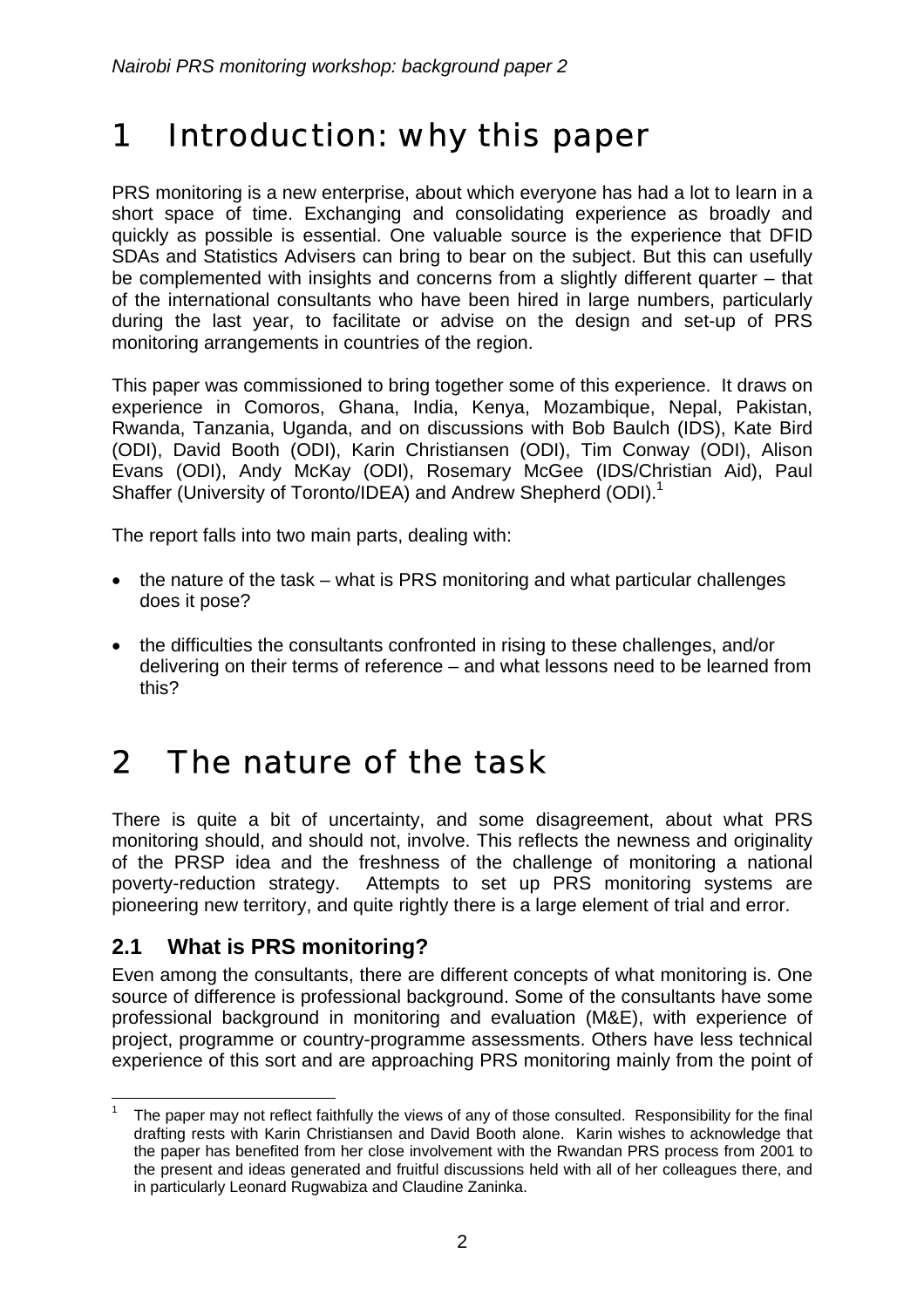<span id="page-2-0"></span>view of the PRSP initiative and how it is attempting to transform the aid relationship and the in-country politics of poverty reduction.

These contrasting lines of approach are fairly equally balanced, and get reconciled without too much difficulty, among the consultants. However, many in-country stakeholders, particularly Government counterparts, belong firmly to the first school of thought. When thinking about PRS monitoring, they are working with a technical definition based largely on an understanding of monitoring in terms of project M&E.

It is important to recognise this as a general feature of the context in which PRS monitoring is being defined. In means that key players can be expected to disagree about such apparently elementary issues as how much emphasis to place on defining indicators and establishing measurability, as against creating conditions a broad and essentially political learning process.

#### *Taking a strategic approach*

While there are obvious benefits of rigour and methodology associated with classic project M&E, it is clear that this requires some adjustments before it is used as a template for PRS monitoring. Both the scale and purpose of PRS monitoring are different from the case of project M&E. A common way of putting this is to say that PRS monitoring needs to be *strategic*. But what does that mean?

This is most easily approached by identifying what it excludes, using examples from the consultants' experience of PRS efforts to date. Three ways of being insufficiently strategic are:

• **Forgetting the purpose and not embedding the monitoring design in political analysis.** If the PRS initiative is in essence an attempt to get a pro-poor political process started, then PRS monitoring is an effort to raise that process to a higher level. Being strategic means, among other things, keeping that objective in mind, from beginning to end.

Key questions that need to be asked include: What is likely to make a difference to the continuity of the PRS process? Who are the most important audiences? Who or what is the key policy-making or arbitrating body that needs to be influenced? What kind of information would they respond to? And what incentives do different stakeholders have for using or ignoring information about the process and results of the PRS?

• **Not prioritising and not building in enough flexibility.** A general tendency is to want to design PRS monitoring arrangements as complete systems, often building in steps from data collection upwards. The is a tendency not to prioritise which parts of a system might deliver an impact relatively quickly, building on existing areas of capacity and demand. For PRS monitoring to have a positive impact on the implementation of a PRS, it needs to be simple and start by notching up some noticeable quick successes.

Being flexible and having the capacity to learn and adapt as the PRS process itself advances, and as new factors come into view, is another desirable feature.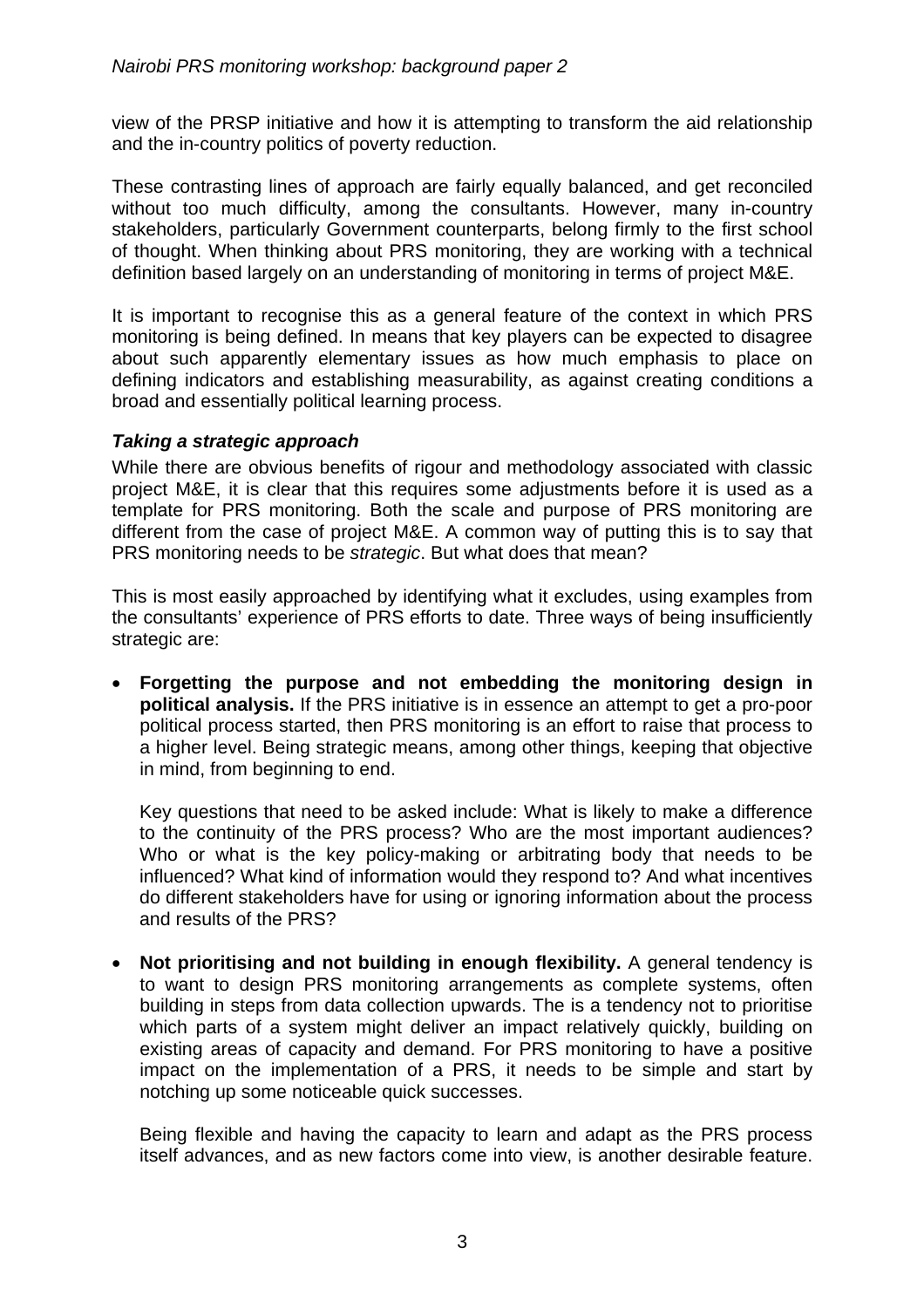<span id="page-3-0"></span>Neither of these features – simplicity and a flexible, learning-process approach – are currently well recognised in PRS design efforts.

• **Trying to do everything and ignoring what exists.** There is a tendency to want to design systems that monitor everything, and not to build on, or help to revive, existing systems. While line-ministry routine monitoring systems are often not functioning effectively, replacing them with a single unified centralised system is both impractical and inappropriate. Attempts to do this will only swamp central bodies with information they cannot handle.

Less obviously, this approach also carries with it the risk of undermining what line-ministry commitment there may be to a PRS process. Often, line ministries already feel "worked around" rather than "worked with" in PRS processes. Encouraging the improvement of line-ministry monitoring systems – and then monitoring those – would be a better level of ambition for PRS monitoring. This will obviously be easier where there is a SWAp or another strong incentive to improving sector policy processes. It does not exclude timely, cost-effective initiatives from the centre to complement or check up on the routine data that sectors agree to collect.

#### *Institutional contexts*

Attempts to design PRS monitoring systems do not happen in an institutional vacuum. PRS monitoring units, particularly if located in a Ministry of Finance, are a threat to older structures. This poses particular challenges to getting a strategic approach accepted, let alone institutionalised.

Existing oversight systems are often at the centre of the executive branch, in a body such as the Vice-President's or Prime Minister's Office. These units, and line ministry systems also, were set up in most cases on the basis of a technical and comprehensive conception of monitoring, reflecting earlier traditions of "development planning". In a number of countries, even where the unit or structure specifically responsible for PRS monitoring has made a shift conceptually, other areas of Government have not. Trying to move to a more strategic and learning-oriented approach often involves a fundamental challenge to people's outlook and possibly even their sense of professionalism. Particularly if they feel threatened by the process, these bodies may well be a source of resistance to the new concepts coming out of PRSP processes.

These effects are stronger than they might be because of the continued predominance of project aid, and the effect of this on Government systems. Most people's exposure to M&E will have been acquired within a project setting, whether through donor projects within Government or with NGOs. Moreover, many projects still have a "blueprint" character and have not taken on board the need for a learningprocess approach whenever the conditions for project success are subject to a high degree of uncertainty. Those with this sort of background can be expected to have particular difficulty with the selective and flexible approach we recommend for PRS monitoring.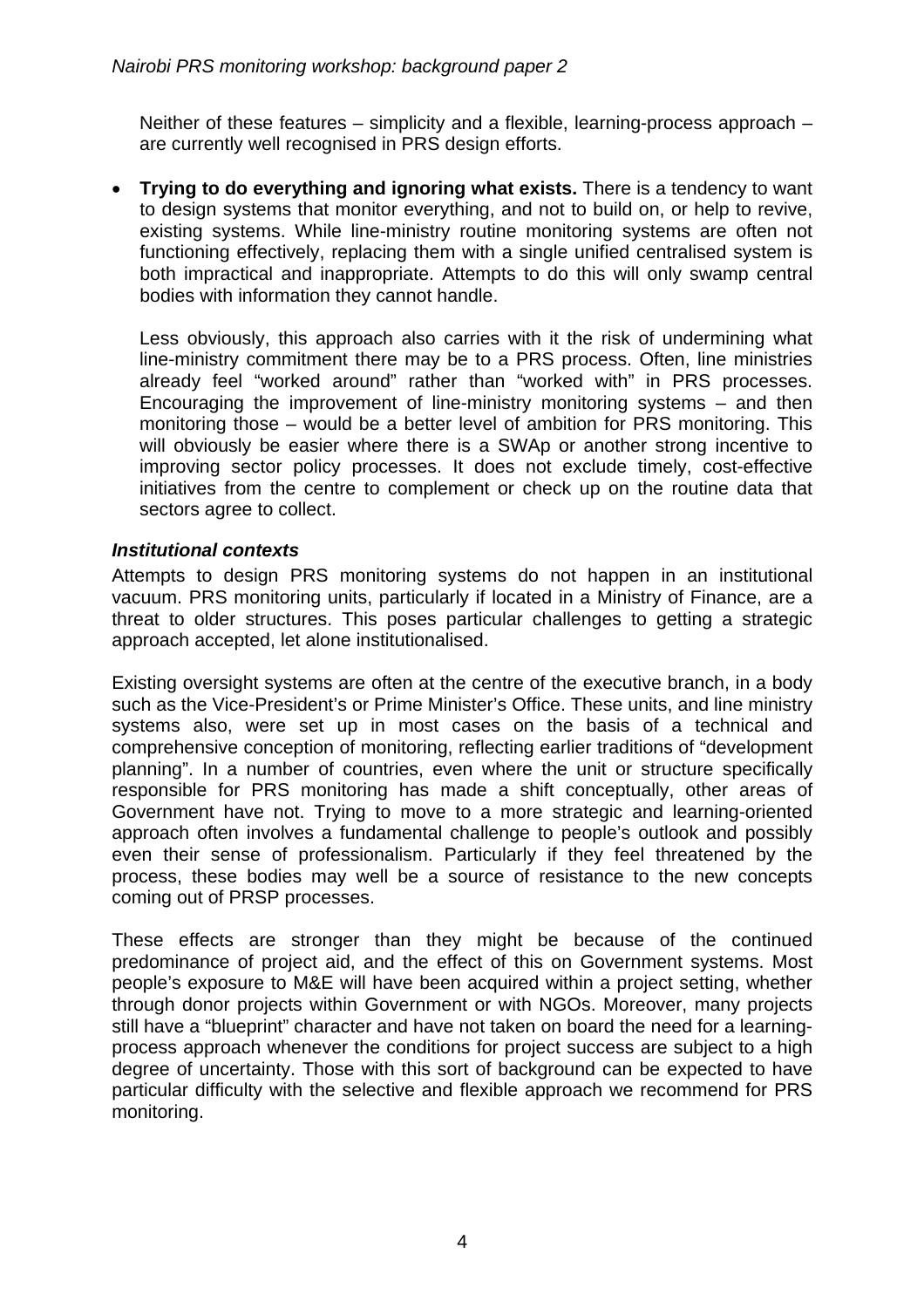# <span id="page-4-0"></span>**2.2 What to monitor?**

We have said that being strategic means being selective and prioritising sharply in relation to the main objective. But then what kinds of things should normally be getting priority?

This question is often marred by a profusion of terminology, in which the same words mean different things to different people, or at least carry different connotations. In this paper, we are using Booth and Lucas' concept that PRS monitoring is concerned with a "chain" of causes and effects, from inputs and outputs to the achievement of final goals.<sup>[2](#page-4-1)</sup> We adopt the terminology in which "outcomes" include both intermediate results and final ones (final outcomes being what some parts of the literature call impacts).

Booth and Lucas argue that PRS monitoring should place more emphasis than it has done until now on intermediate implementation processes and outcomes. It is suggested that final outcomes have had too much attention, and that this reflects, among other things, the fact that the strategies that are to be monitored have a "missing middle". That is, they haven't worked out exactly how they are going to get from inputs to final goals.

From our discussions with the consultants, there does seem to be an increased acceptance of the need to monitor a range of different points in the "chain", not just the beginning and end. However, the consultants often met strong pressures working against this approach. Common issues were:

- a strong emphasis on the activity of defining indicators, and a tendency for these to proliferate;
- a bias towards final outcome monitoring; and
- neglect of intermediate process monitoring in particular.

#### *Preoccupation with indicators and indicator proliferation*

The overwhelming focus on selecting indicators, and the narrow interpretation of monitoring as tracking pre-defined, quantifiable measures of progress, was one of the most commonly noted problems in approaching the design of PRS monitoring systems. Overcoming this kind of narrowness, which excludes the kind of tracking of progress that cannot be pre-defined and is not easily quantified (e.g. processes of institutional improvement) was found to be one of the hardest stumbling blocks.

While narrow in this sense, initial efforts at PRS monitoring have tended to be too broad in another. The pressure to add more and more indicators to already lengthy lists, which are in turn treated as largely defining the monitoring system, is well documented. Prioritisation, consideration of cost and the availability of usable data, are still lacking.

A key source of this pressure is Government itself, including both PRS core teams and support units and other Government bodies. But similar pressures also come from NGOs and donors. To some extent, the pressure is the inevitable consequence

<span id="page-4-1"></span> $2^2$  Booth, D. and Lucas, H. 'Good Practice in the Development of PRSP Indicators and Monitoring Systems', *ODI Working Paper 172*, ODI, July 2002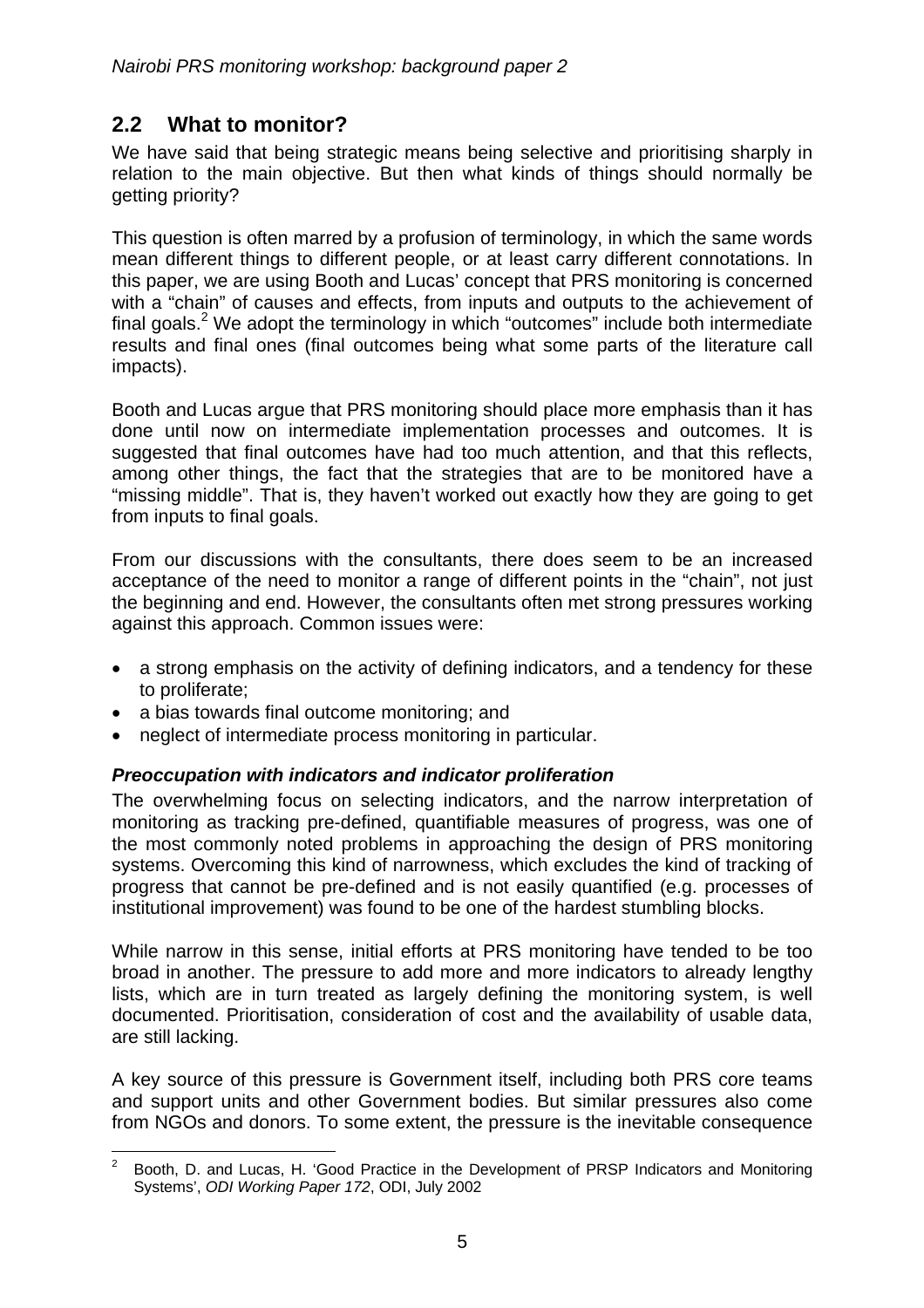<span id="page-5-0"></span>of broadening participation in the design process to include line ministries, national NGOs/CSOs and other participants. All of these actors want their own issues to figure in the coverage of PRS monitoring (perhaps especially if they are not in the PRSP itself!).

Some of the consultants felt that the process of discussing indicator selection and prioritisation can be of major benefit for the PRS process as a whole. Even if it has a potential price in terms of over-loading the system, such debate can generate an interest in performance measurement and especially in cross-cutting policy issues that has previously been lacking. For example, this was felt to have been the case in Ghana.

Pressures to overload monitoring systems by adding indicators are hardest to resist if they come from donors. This is especially so if the same donors are funding aspects of the monitoring effort. How justifiable are such pressures?

The need for PRS monitoring to be robust enough to replace donors' independent reporting systems is central to the whole PRSP project. However, it is not always clear that donors have thought through what they specifically and really need for their own accountability. So, the pressures have other and less obviously legitimate sources. Areas in which donors were felt to be pushing their own agenda include a perceived imperative to measure progress on the MDGs, a particular interest in Public Expenditure Management issues and, most problematically, donor programming or project interest in particular sectors or regions. The content of the PRS Review has proved to be a focus for these tensions in a number of countries.

#### *Concentration on final outcomes*

Despite greater acceptance of the need to monitor the whole "chain", final outcomes seem to continue getting the lion's share of attention. That is, PRS monitoring is taken as poverty monitoring, with only limited attention to monitoring implementation and progress on intermediate variables.

This emphasis is to some extent inevitable. Poverty monitoring is important, is the most highly developed area of monitoring, conceptually and technically, and is relatively familiar territory for many of the stakeholder thanks to improvements in the 1990s. However, given the extreme infancy of the policy changes initiated by the PRS process and the importance of learning quickly whether these are having any noticeable effects, the emphasis on final outcomes is still excessive.

The interest in poverty outcome monitoring combines with the concern to establish pre-defined indicators to take attention away from things that matter more. The "middle" of the chain is still weak, and one of the weakest links is process monitoring – monitoring the changes in organisation and ways of working that the PRS aims to promote. Key processes that need to be monitored include the development of more pro-poor policies, budget submissions and action plans by sectors and/or local governments in compliance with PRS commitments; and the progress made in actual implementation of those plans.

The consultants considered that all of these issues are more acute when one moves out of the social sectors. This is in part due to the higher availability of both survey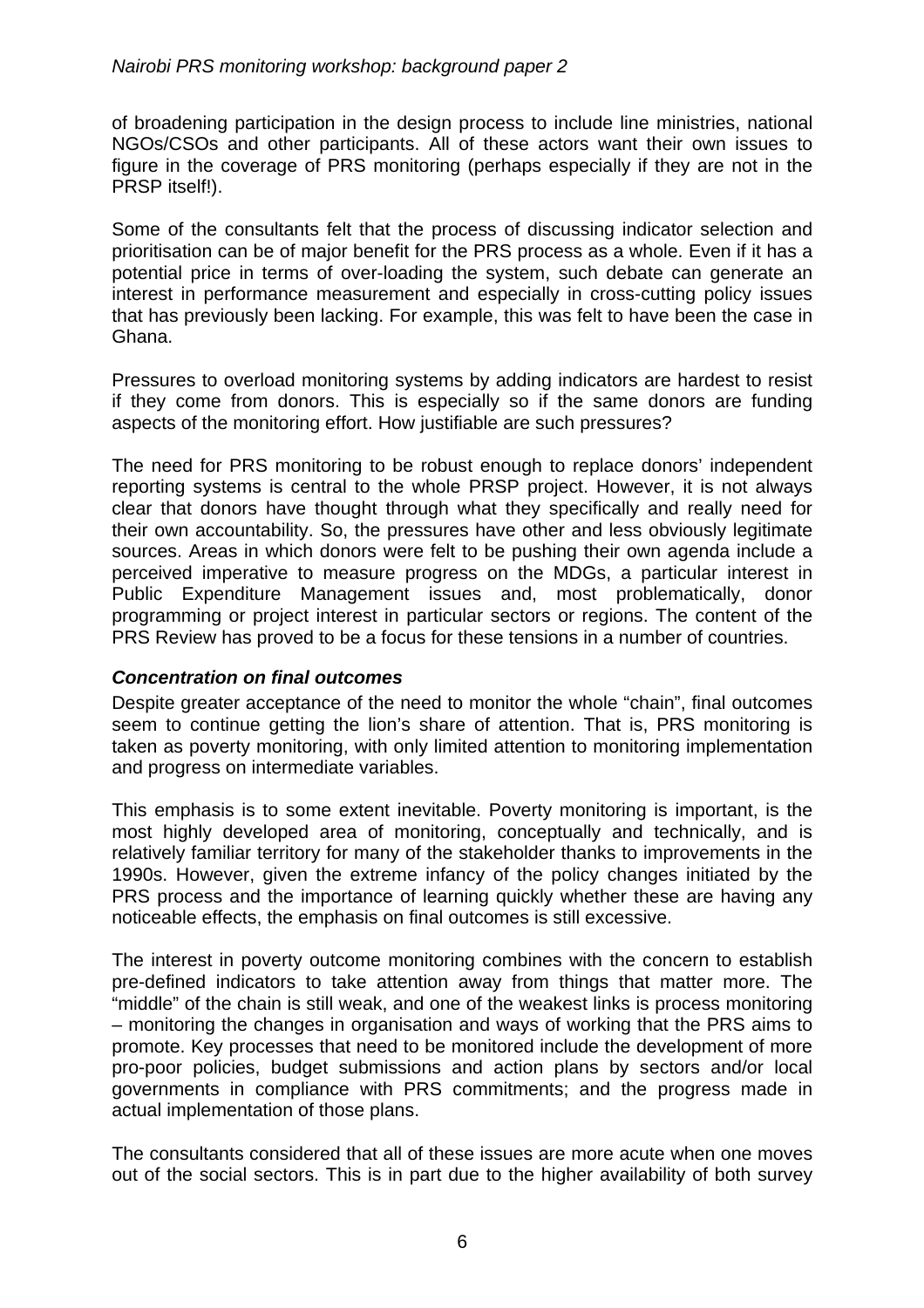<span id="page-6-0"></span>and administrative data in education and health. These are the sectors in which monitoring of some sort is usually the most established, with instruments covering both final outcomes (e.g. infant mortality, by Demographic and Health Surveys) and intermediate outcomes (e.g. vaccination rates, by routine reporting systems). It may also be that there is still a tradition of regarding poverty as a social sector problem, despite the progress that has been made in paying attention to other sectors in PRSPs.

# **2.3 Monitoring by whom?**

Participation is a a major buzzword in the area of PRS monitoring, and for good reasons. But there are rather different views of how participation and PRS monitoring fit together – of who should be participating in what parts of the system and for what reason.

#### *Degrees of inclusion*

The consultants found expressions of support to the principle of participation in monitoring to be quite widespread – in part, no doubt, because this is known to be attractive to donors. However, this means rather varied things in practice:

- Usually, there is a **statement of intent,** to included NGOs/CSOs in monitoring the PRS. That may not seem much. Yet, in some situations that in itself is a substantial advance, signalling much greater openness than has been typical of Government in the past. The test is whether it can be carried through into practice without weakening Government commitment to the whole enterprise.
- There are also frequent references to participation in the sense of **qualitative methodologies**. NGOs are usually expected to carry out the qualitative parts of the monitoring and thus there will be participation by the survey subjects as well as by the NGOs. The degree to which this implies some degree of ongoing consultation involving poor people remains to be defined in most cases.
- In a few places, the idea of participation has been extended to **including other stakeholders in the design** of the PRS monitoring processes. This usually has focussed thus far on NGOs and donors taking part in indicator selection. The remaining challenge is to see whether these stakeholders are able to become permanent partners with real influence in the analysis and dissemination of PRS monitoring information.

#### *Transforming PPAs*

Under the rubric of participation as qualitative methods, it is often assumed that PPAs as presently organised can continue providing useful information for PRS monitoring. However, PPAs that have contributed substantially to information on the nature of poverty may not be a particularly sharp tool for giving feed-back on the progress of PRS implementation. To generate the needed information on the implementation and immediate effects of PRS policies, PPAs need to change (in which case, it may be better not to call them poverty assessments).

In a few countries, methods are being adapted and piloted for the more specialised purposes of PRS monitoring. One new element is that research teams undertake a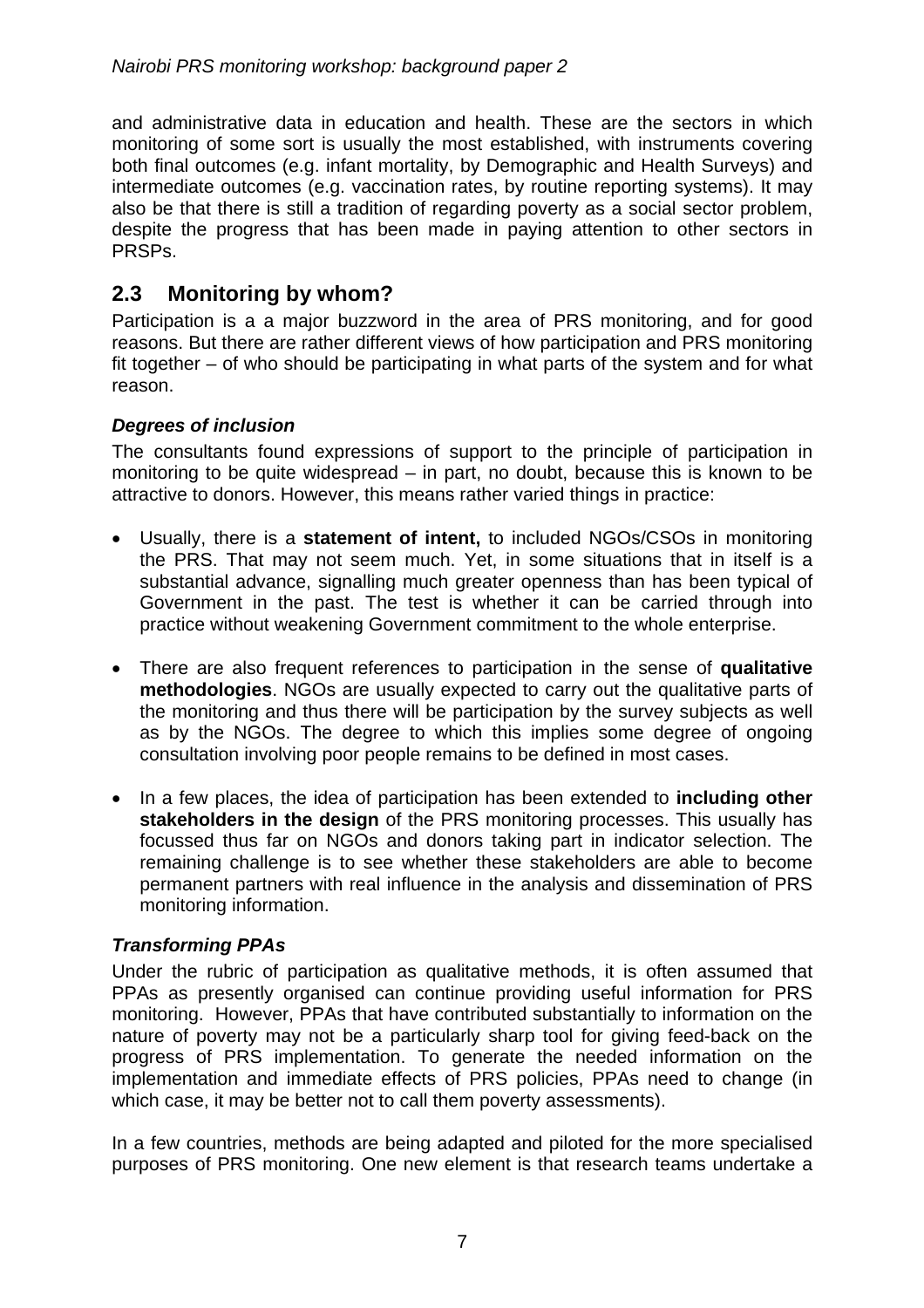<span id="page-7-0"></span>good deal of prior policy analysis and identify issues in advance, rather than leaving issues to arise "from the bottom up".

#### *Politics of participation in PRS monitoring*

The consultants agreed that there is an under-recognition of quite how difficult it is to engage stakeholders, within and outside Government, in the process of designing and running PRS monitoring. The time and effort required at the start to generate interest and engagement, let alone obtain agreement on a sensible design, is often underestimated.

As noted above, the more participants there are, the greater the pressures for indicator proliferation and over-complex institutional arrangements are likely to be. Producing agreement on "sensible" systems from these discussions requires a strong vision, and considerable facilitation skills, on the part of those managing or guiding the process. The process also needs to be taken slowly enough for negotiations to be undertaken and compromises reached. The idea that PRS monitoring arrangements can be set up quickly and easily on the basis of one or two technical-assistance missions is an illusion.

Among the factors working against stakeholder engagement is the sense of frustration often felt by NGOs about governmental reluctance to include other actors. NGOs are also concerned about the drain on their capacity, as well as the risks to their independence, that participation in such initiatives represents. While this can play out in may different ways depending on the particular circumstances in a country, there is a recognised tendency to underestimate how compromised or coopted different players can feel by the more technical stakeholders. In this context is it is particularly important for donors to be aware of their powerful position as both advocates for the participatory process and direct funders of CSOs and parts of the Government.

# **2.4 Monitoring at what level?**

#### *More is not always better*

Another set of issues concerns the administrative tiers or geographical levels that PRS monitoring systems should be designed to cover. There are obviously differences between countries, depending on size, capacity, degree of federalism and so on. Currently, however, most monitoring systems are focussed at the central or national level, while, to a greater or lesser extent, PRS policies emphasise decentralisation of basic service delivery. Given commitments to decentralisation, PRS monitoring plans are subject to pressures to encompass decentralised information collection and analysis at district or provincial levels.

The consultants take the view that such pressures should be resisted. While the idea of monitoring as closely as possible to the ground is always appealing, and local planning needs of course to be as well informed as possible, the cost, relevance and level of demand need to be taken into account before any initiatives at this level are attempted. There was a general feeling among the consultants that the rather centralised nature of current PRS monitoring efforts is appropriate right now.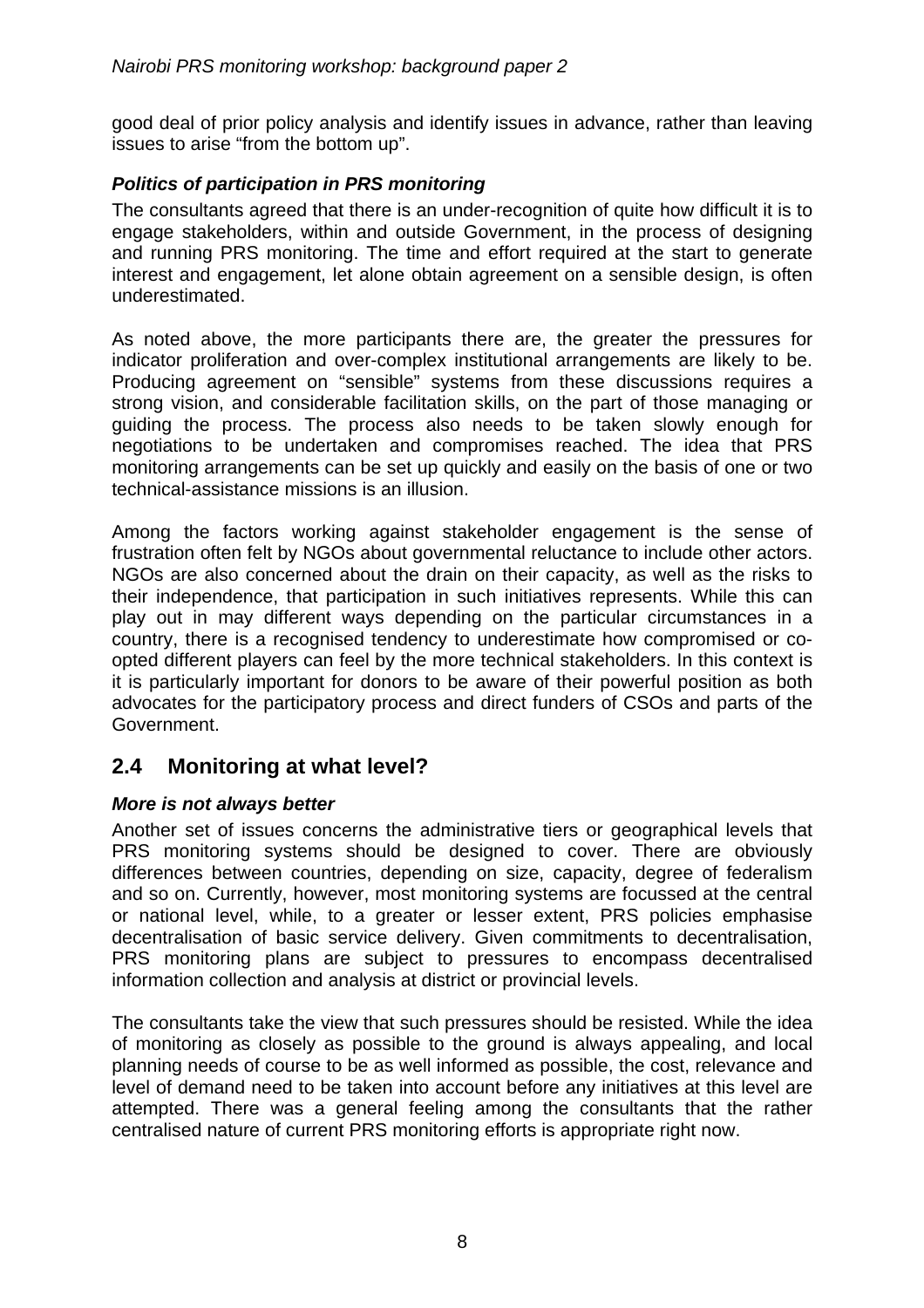<span id="page-8-0"></span>Better monitoring by line ministries is what is needed. That is, in fulfilling their obligations to monitor local service-delivery and other aspects of local governance, line ministries should make better use of the instruments at their disposal. For example, disaggregating  $-$  or simply not aggregating so much  $-$  routine data collected at lower levels could be useful. And service-delivery surveys and PPAs can be used to complement and/or check up on routine data from service providers. In short, to meet the strategic needs of the PRS in respect of decentralised povertyreduction efforts, it is not necessary to decentralise all aspects of monitoring.

#### *Community-level monitoring?*

There is a common expectation, particularly among donors, that NGOs and CSOs can and will carry out some sort of "community level monitoring" of the PRS. Here too a distinction needs to be made between intelligent use of tools like PPAs and participatory beneficiary assessments that can provide quick "symptomatic" feedback on the basis of a small sample or case study, and instituting a comprehensive system. The latter should be regarded as out of the question. Such proposals rest on a serious underestimation of the technical challenges of building systems that are rigorous, reach down to the community level and generate data that will be actually used.

# 3 Difficulties in practice

The discussion so far has tried to illuminate the task of PRS monitoring. This final section takes one further step. It addresses the difficulties, including practical snags and dilemmas, that the consultants say they faced in delivering on their terms of reference, which in most cases were to provide technical assistance to the design of PRS monitoring in a country. We consider this an important source of learning about the difficulties and challenges that are likely to be faced by DFID in providing further support to PRS monitoring.

# **3.1 The side-lining of demand, incentives and policy response**

There was a strong feeling from a number of the consultants that the core question of how PRS monitoring systems are expected change behaviour and result in better policy was often side-lined. This tended to have happened in advance of their own involvement in the process. Issues around who is interested and will use the data, why they are very often not interested and how to incentivise the process so they becomes more so, were invariably not (never or no longer) on the agenda. The technicalities and the urgency of getting a system designed and up and running easily overwhelmed these essential issues.

**Lesson:** Institutional relationships, information flows and incentives need to be brought much higher up the agenda.

#### **3.2 Who defines the agenda?**

As suggested in Section 2, there is as yet no clear and widely-held consensus on what PRS monitoring is, and what it is for. If what is new about PRS monitoring is that it takes strategic approach and is flexible and process-oriented, then this is not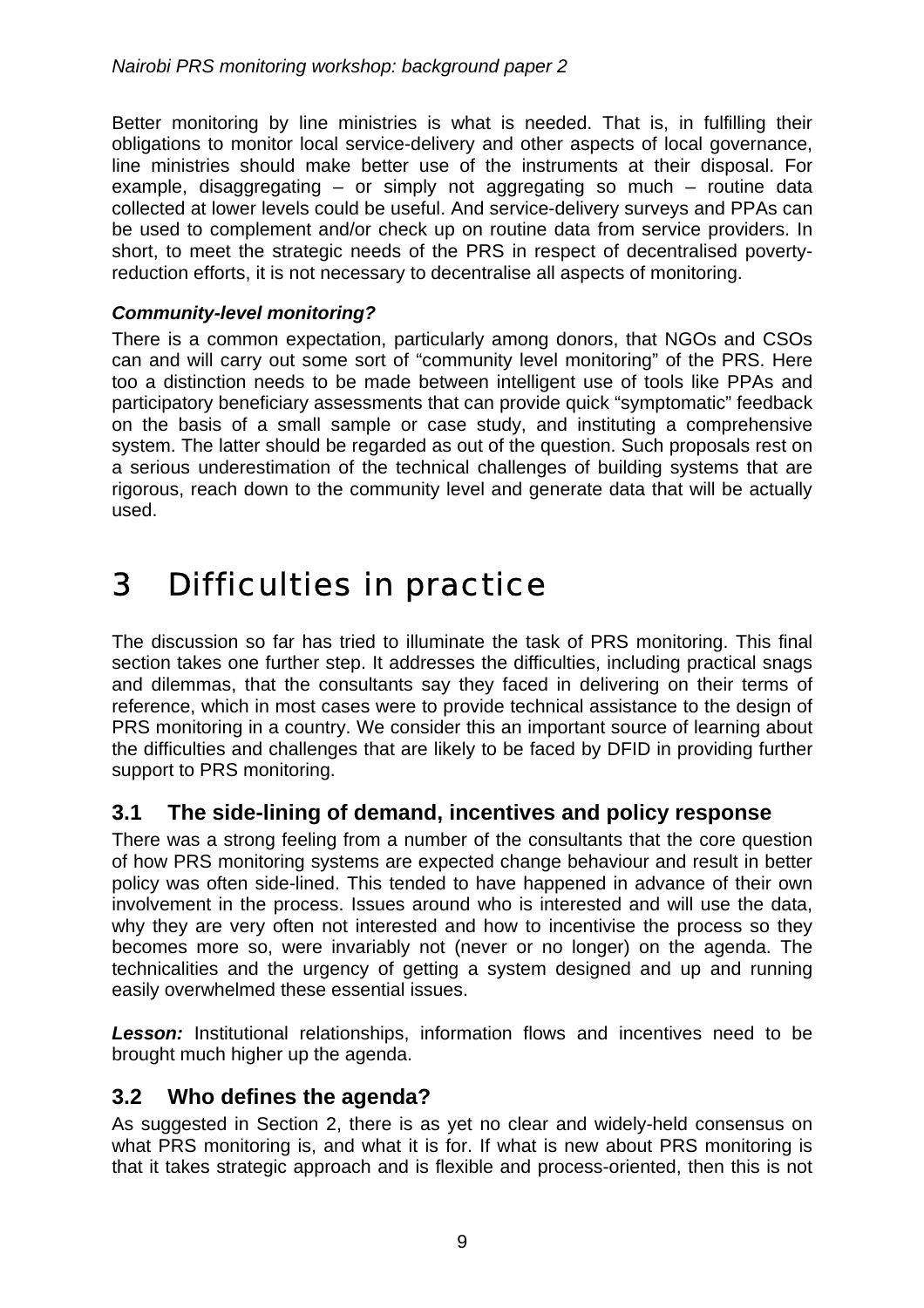<span id="page-9-0"></span>clearly understood by all parties involved in designing these systems. Whose job is it, then, to build the initial minimum consensus around these issues? How far can this be the task of a short-term consultant?

There clearly is potential for short-term TA to successfully contribute to the set-up of PRS monitoring. Short-term TA may be particularly valuable in the form of support to "learning events". However, if this is a useful approach, then it is most likely to be effective as part of an ongoing effort, undertaken in-country by key stakeholders resident in the country.

*Lesson:* The precise division of labour between in-country stakeholders, including donors, and short-term consultants in creating the conditions for successful design processes should be clearly set out in terms of reference.

### **3.3 Key role of multilaterals**

Two key multilateral actors (the World Bank and UNDP) are particularly important influences on the development of monitoring systems. Both of these organisations provide substantial TA and/or finance under the rubric of PRS monitoring systems, and are therefore key players in this field.

In a number of cases, consultants found their assistance to be poorly co-ordinated. But a more important problem concerns institutional assumptions about the role and nature of PRS monitoring. In different ways, both organisations have a tendency to advocate priorities that differ from the approach described in this paper. There are examples where this has been successfully managed, probably by means of a fair amount in-country negotiation. However, where Bank or UNDP support is substantial and largely driven by head-office concerns, this sets up additional barriers to achieving a local consensus around a strategic approach, making it even more difficult for short-term consultants to turn the situation around.

**Lesson:** The level of ambition in PRS monitoring consultancies should take into account entrenched positions of major external stakeholders.

# **3.4 Taking capacity building seriously**

In a similar vein, consultants were concerned about their role in capacity building. The objective of building local capacity to support PRS monitoring is an important one – too important, in fact, to be handled in the way it currently is.

Consultants felt that it had been implicit in their ToRs that capacity building would arise as a by-product of design activities. However, capacity-building objectives will not be met in this way; they should be addressed explicitly, and probably handled separately. Serious capacity building would entail longer commitments and on greater scale than the TA currently being provided. It should be done separately from consensus-building and decision-making about the design of monitoring. Although it is relatively expensive, training on relevant issues can be usefully directed at Government counterparts and local consultants, and there are examples of both working to some extent.

**Lesson:** Do not expect capacity building to occur spontaneously. It needs to be separately organised.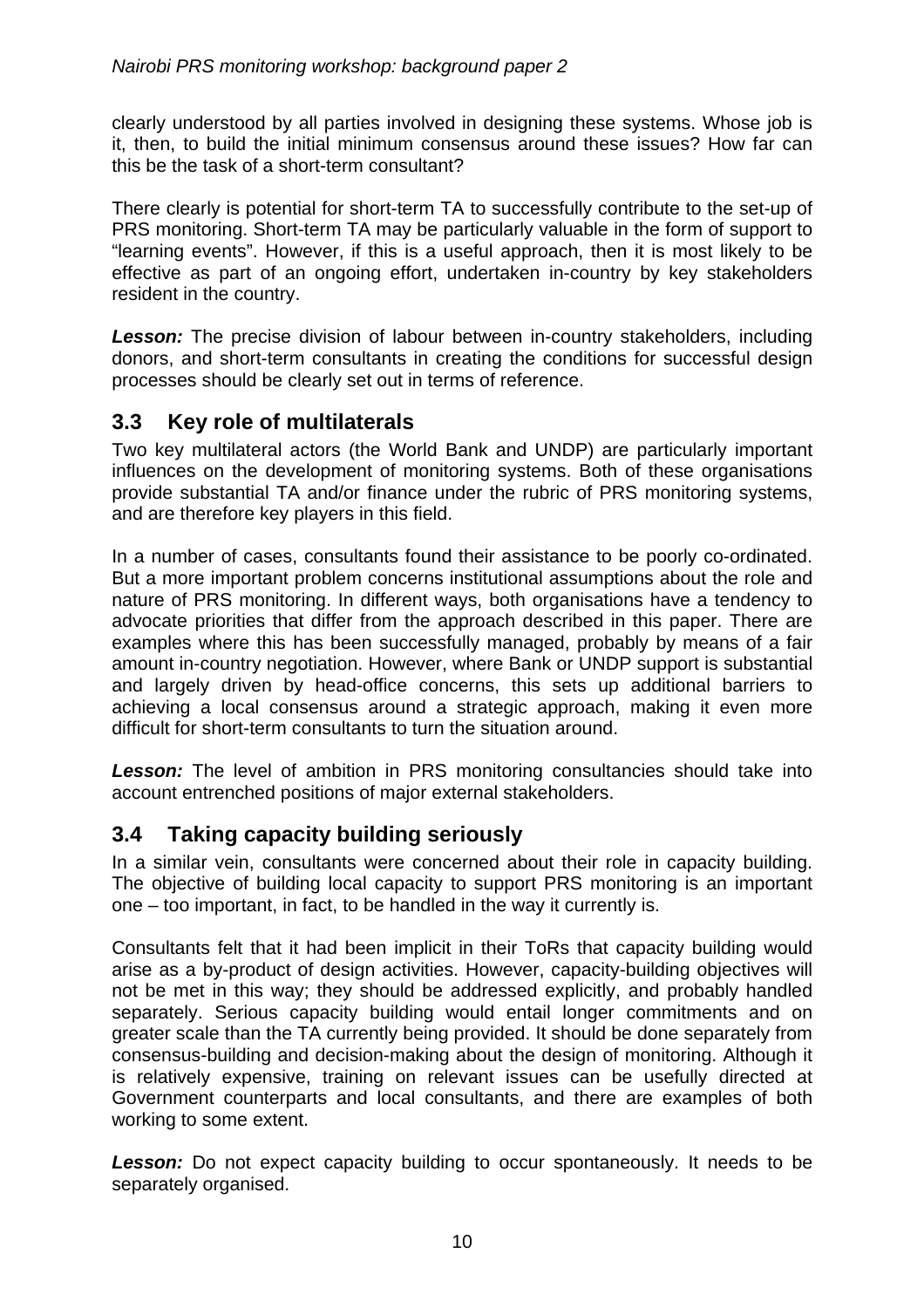### <span id="page-10-0"></span>**3.5 Process vs. content**

There was a perception in a number of cases that clients expected consultants' final reports to contain large amounts of very detailed work describing the actual and proposed systems for data collection, analysis and use in the country. This suggests that the objectives of the support had not been very clearly considered and/or that the clients' conception of PRS monitoring was different from the one advocated in this paper.

While it is perfectly possible for external TA to produce high-quality technical reports of this type, it needs to be acknowledged that a trade-off is involved. An alternative use of TA time would be discussing and negotiating system design with Government counterparts and helping them engage with other stakeholders. This use of time might easily result in seemingly less satisfactory systems on paper, but probably also in systems that enjoy much greater local ownership and a higher chance of being implemented effectively.

**Lesson:** The consultancy report should become more a narrative on the process, its strengths and its weaknesses, and less a presentation of the monitoring system proposed or agreed.

# **3.6 Skills mix**

The skills mix of the TA provided in support of PRS monitoring was another central concern. Credibility of the TA in M&E, in the traditional, technical sense is important for building relationships with Government counterparts whose history and skills usually lie in this area. Participatory/qualitative skills are increasingly acknowledged alongside quantitative capabilities, and teams that combine these skills are already being employed with some degree of success. But this still places too much emphasis on the data-collection end of PRS monitoring, and not enough on the institutional framework and the change-management processes that affect incentives to produce and use information.

**Lesson:** Consultancy support to PRS monitoring needs to include capabilities in organisational transformation or institutional change-management.

# **3.7 Briefing on institutional background**

An important determinant of success in a PRS monitoring consultancy, according to the consultants, is the quality of the initial briefing about what is going on within and between relevant institutions and players in the country. Good political (with a small p) and institutional context briefings were considered particularly valuable. They save a lot of time and mean that teams are able to engage much more rapidly with the big challenges. The absence of such background knowledge and direction was felt to have hampered some pieces of work quite considerably.

This, of course, assumes that the office has sufficient local knowledge. An alternative approach was taken in some countries where the country desk recognised that they lacked a clear overview of who was doing what, where and why both within and outside Government. In this case, the consultancy ToRs included undertaking a detailed institutional mapping exercise as a prelude to the main work.